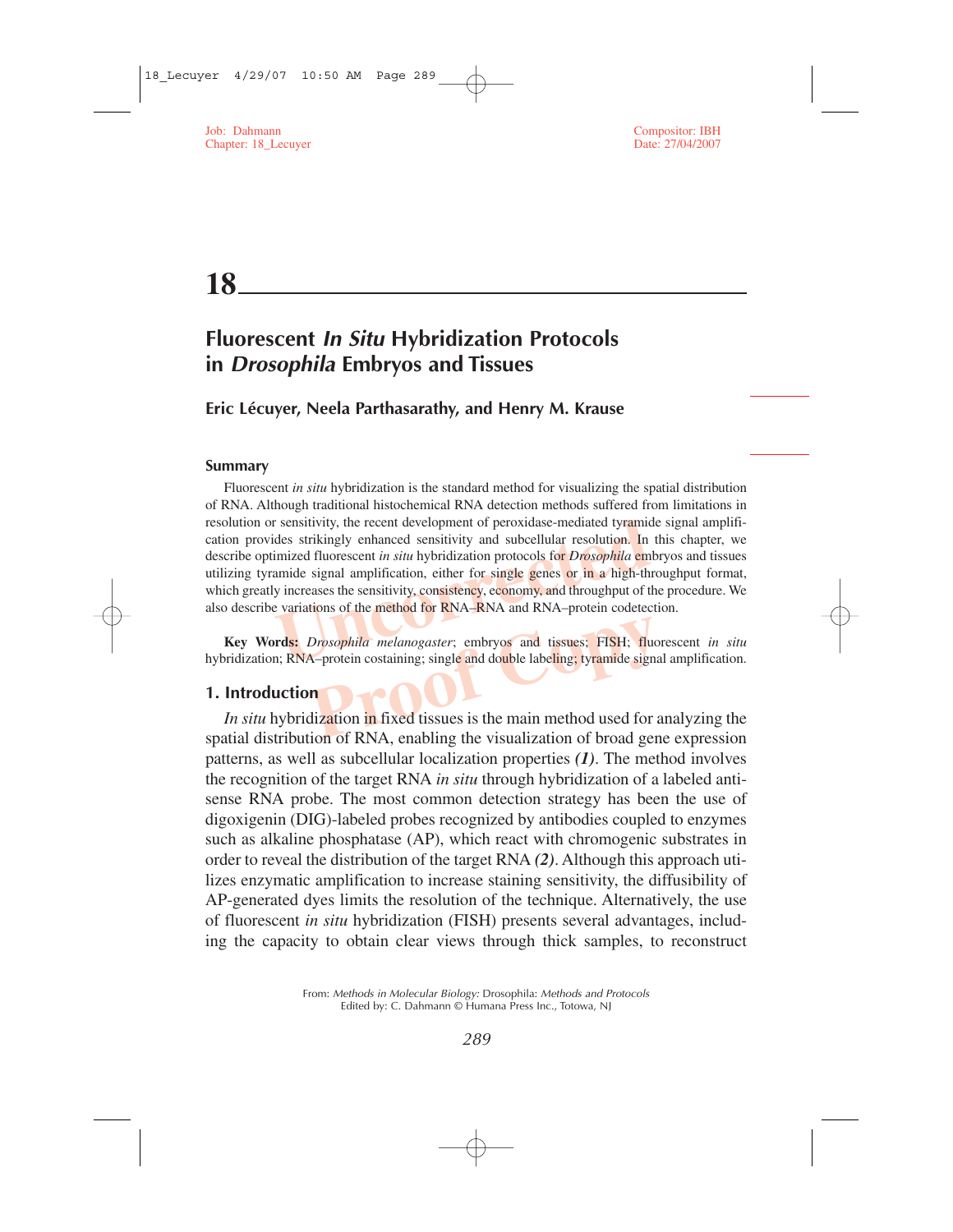*290 Lécuyer et al.*

three-dimensional images using high-resolution microscopy techniques, and the ability to compare multiple overlapping signals with high resolution. Conventional FISH uses fluorochrome-conjugated probe labels or antibodies that provide nondiffusible signals *(3,4)*, but are less sensitive as they lack an enzymatic signal amplification step. However, the use of tyramide signal amplification (TSA), involving the peroxidase-dependent complexing of fluorochromeconjugated tyramides to molecules in the vicinity of the probe, provides a strong enzymatically amplified signal and strikingly improved subcellular resolution *(5–7)*.

This chapter describes our optimized procedures for performing high-resolution FISH on *Drosophila* embryos and dissected tissues, either for a few genes or in a high-throughput format in 96-well microtiter plates. Instructions are given for the preparation of RNA probes, the fixation of embryos and tissues, and the hybridization and TSA-mediated detection of probes. Also described are variations of the procedure for RNA–RNA and RNA–protein costaining. These protocols have been optimized for economy, high throughput, consistency, and sensitivity.

### **2. Materials**

#### *2.1. RNA Probe Preparation (***see** *Note 1)*

- 1. 1.5-mL Microcentrifuge tubes or standard 96-well V-bottom microplates.
- 2. RNAse-free water.
- 3. T7, T3, or SP6 RNA polymerase (Fermentas Life Sciences, Burlington, ON, Canada; cat. nos. EP0101, EP0111, and EP0131) as appropriate.
- 4. 10X Transcription buffer (supplied with polymerases): 0.4 *M* Tris-HCl, pH 8.0, 60 m*M* MgCl<sub>2</sub>, 100 m*M* dithiothreitol, and 20 m*M* spermidine.
- 5. DIG RNA-labeling Mix (Roche Applied Science, Laval, QC, Canada; cat. no. 11 277 073 910). Recommended for single FISH.
- 6. Biotin RNA-labeling mix (Roche Applied Science; cat. no. 11 685 597 910).
- 7. RNAguard (Amersham Biosciences, Piscataway, NJ; cat. no. 27-0816-01).
- 8. 3 *M* Sodium acetate.
- 9. Cold 100% ethanol.
- 10. Cold 70% ethanol.

#### *2.2. Embryo Collection and Fixation*

- 1. Chlorine bleach solution diluted 1:1 with water.
- 2. 20-mL Glass scintillation vials (Fisher Scientific Limited, Nepean, ON, Canada; cat. no. 03-337-15) or 1-L glass bottle.
- 3. 40% Formaldehyde solution (prepared on the day of fixing from paraformaldehyde): In scintillation vial, mix 0.92 g of paraformaldehyde in 2.5 mL of water containing 35 µL of 1 *N* KOH. Dissolve the paraformaldehyde by carefully heating the solution on a stirring hot plate in a fume hood. Once the solution cools down,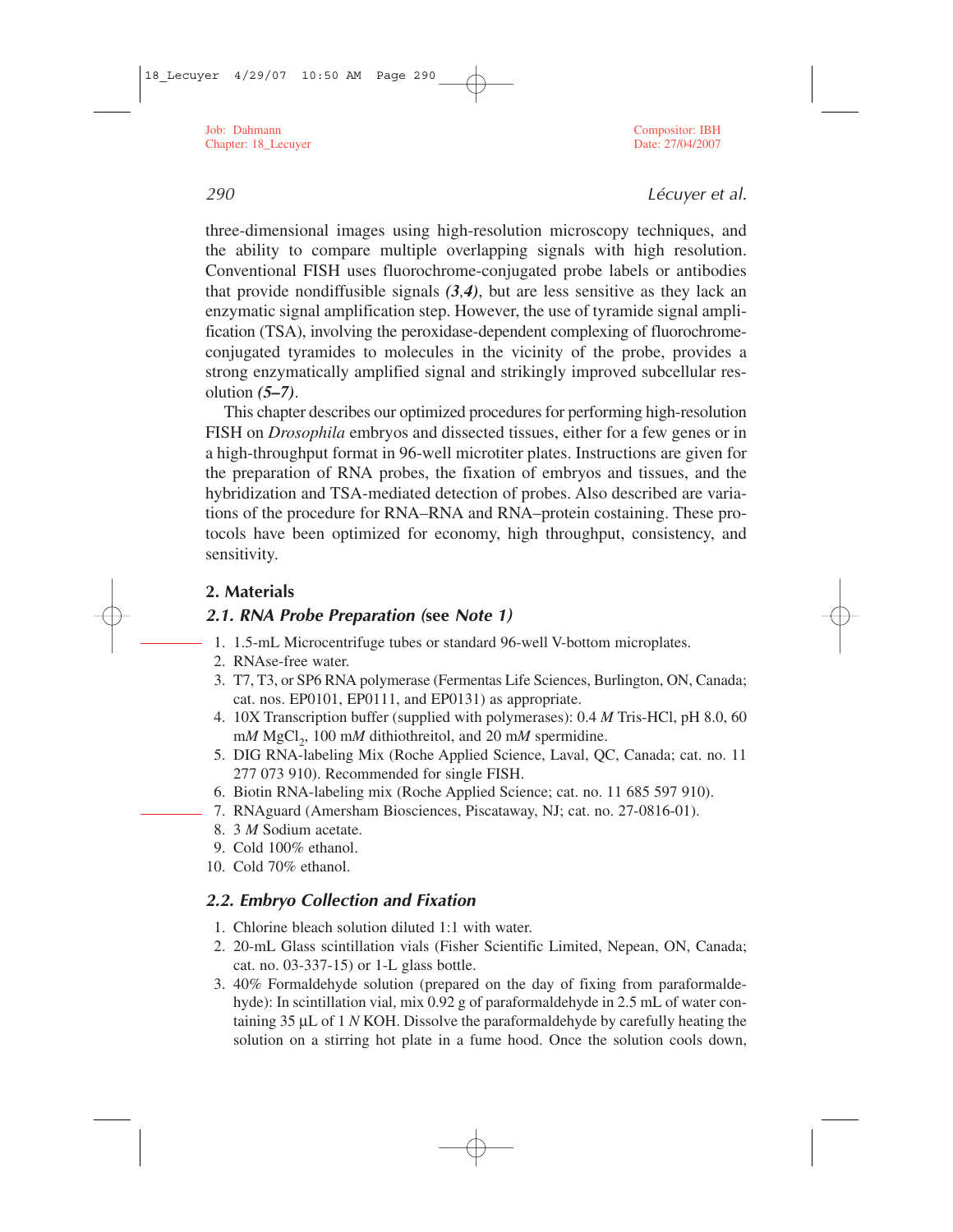#### *Fluorescent* In Situ *Hybridization 291*

filter through a 0.45-µm filter and store at  $4^{\circ}$ C until ready for use. Scale up the recipe if a larger volume is required (*see* **Note 2**).

- 4. 1X Phosphate-buffered saline (PBS) solution.
- 5. Heptane.
- 6. Methanol.

### *2.3. Single FISH on Drosophila Embryos*

*2.3.1. Postfixation, Hybridization, and Posthybridization Washes*

- 1. 5-mL Polypropylene tubes, 1.5-mL and 0.5-mL microcentrifuge tubes, or 0.2-mL half-skirted 96-well polymerase chain reaction (PCR) plates (Abgene, Rochester, NY; cat. no. AB-0900).
- 2. Microplate sealing foil (Ultident, Saint-Laurent, QC, Canada; cat. no. 24-PCR-AS-200).
- 3. PBT solution: 1X PBS and 0.1% Tween-20.
- 4. 40% Formaldehyde solution, freshly prepared (*see* **Subheading 2.2.**).
- 5. Proteinase K (20 mg/mL) (Sigma Aldrich, Oakville, ON, Canada; cat. no. P2308). Dissolve in double-distilled water and store aliquots (25–50  $\mu$ L) at –20 $\degree$ C.
- 6. Glycine solution: 2 mg/mL glycine in PBT.
- 7. RNA hybridization solution: 50% formamide, 5X SSC, 100 µg/mL heparin, 100 µg/mL sonicated salmon sperm DNA, and  $0.1\%$  Tween-20. Filter through a 0.2-um filter and store at –20°C (stable for several months).
- 8. Heating block(s) or water bath(s) adjustable to 56, 80, and 100°C, or PCR machine.

#### *2.3.2. Development of FISH Signal*

- 1. 1X PBS solution.
- 2. PBT solution: 1X PBS, 0.1% Tween-20.
- 3. PBTB solution: 1X PBS, 0.1% Tween-20, and 1% milk powder.
- 4. Detection of DIG-labeled probe.
	- a. Biotinylated anti-DIG antibody followed by streptavidin-HRP (Molecular Probes, Eugene OR), recommended to obtain strongest signal: biotin-conjugated mouse monoclonal anti-DIG (1/400 dilution of a 1 mg/mL stock solution in PBTB; Jackson ImmunoResearch Laboratories Inc., West Grove, PA; cat. no. 200-062-156) *and* streptavidin-HRP conjugate (1/100 dilution of a 1 µg/mL stock solution in PBTB; Molecular Probes; cat. no. S991).
	- b. HRP-conjugated anti-DIG antibodies, suitable for strongly expressed genes or for double-labeling experiments: HRP-conjugated mouse monoclonal anti-DIG (1/400 dilution of a 1 mg/mL stock solution in PBTB; Jackson ImmunoResearch Laboratories Inc.; cat. no. 200-032-156) *or* HRP-conjugated sheep monoclonal anti-DIG (1/500 dilution of stock solution in PBTB; Roche Applied Science; cat. no. 1 207 733).
- 5. TSA: Cy3 tyramide conjugates (1/50 dilution of stock solution in amplification buffer; Perkin Elmer Life Sciences, Boston, MA; cat. no. SAT704A) *or* Alexa Fluor 488 tyramide conjugate (1/50 dilution of stock solution in amplification buffer;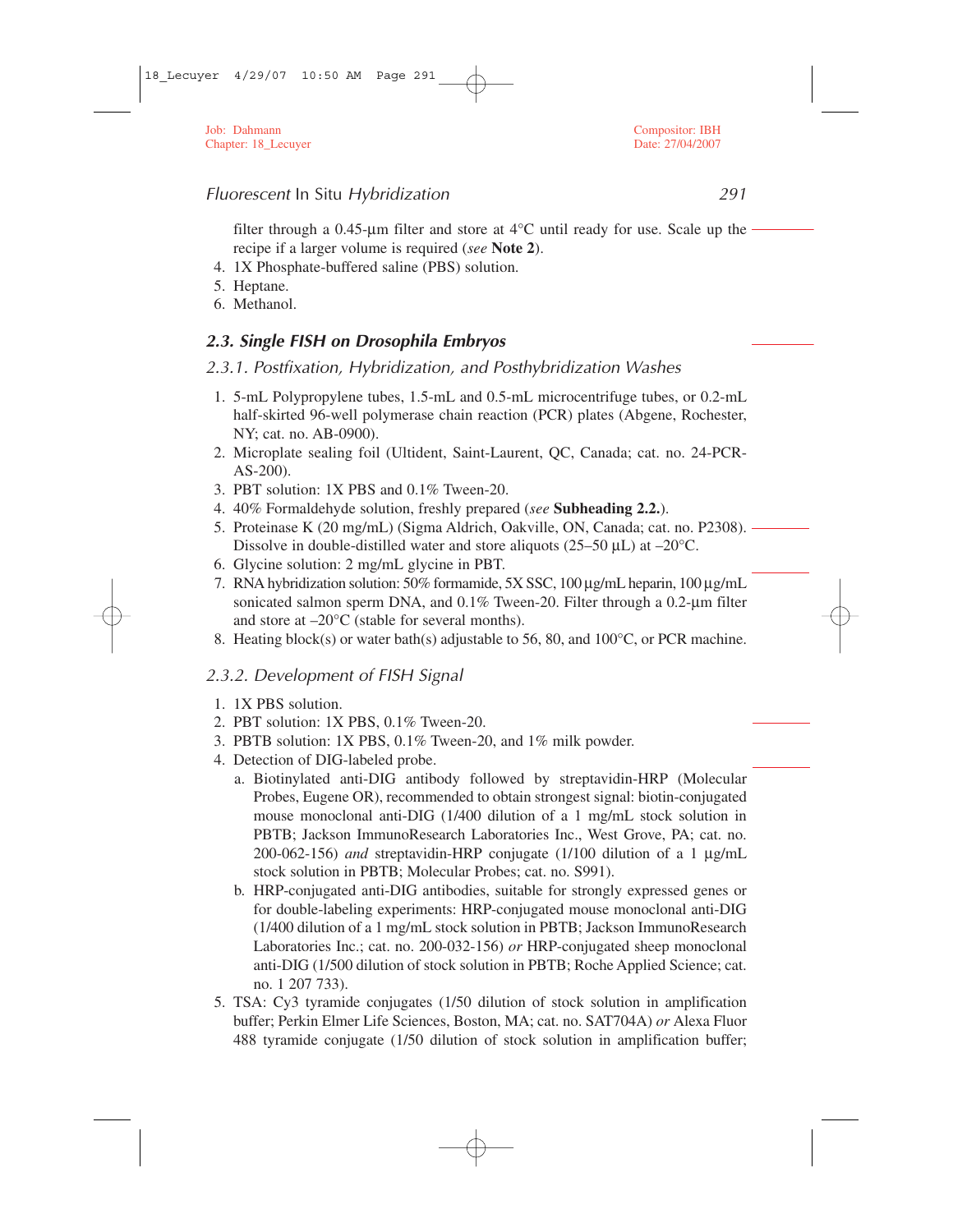*292 Lécuyer et al.*

Molecular Probes; cat. no. T-20932). *See* **Note 3** for advice on when to use the reagents described in **steps 4** and **5**.

6. 100X 4',6-diamidino-2-phenylindole (DAPI) solution (0.1 mg/mL in  $H_2O$ ).

#### *2.3.3. Storage, Mounting, and Viewing of Samples*

- 1. Mountant: 70% glycerol, 2.5% 1,4-diazabicyclo [2.2.2.] Octane (DABCO, Sigma Aldrich; cat. no. D-2522). In light-shielded tube, add 1.25 g of DABCO crystals, 15 mL of 1X PBS, and 35 mL of glycerol and mix on rocking platform until the solution is homogeneous. Store at –20°C.
- 2. Microscope slides.
- 3. Cover slips  $(22 \times 22 \text{ mm}^2)$ .
- 4. Fluorescence or confocal microscope.

#### *2.4. Double FISH on Drosophila Embryos*

- 1. Reagents for postfixation of embryos, probe hybridization, and mounting of samples as described in **Subheadings 2.3.1.** and **2.3.3.**
- 2. 1X PBS solution.
- 3. PBT solution: 1X PBS and 0.1% Tween-20.
- 4. PBTB solution: 1X PBS, 0.1% Tween-20, and 1% milk powder.
- 5. Quenching solution: 1X PBT and  $1\%$  H<sub>2</sub>O<sub>2</sub>.
- 6. Detection of DIG-labeled probe with HRP-conjugated antibodies: HRP-conjugated mouse monoclonal anti-DIG (1/400 dilution of a 1 mg/mL stock solution in PBTB; Jackson ImmunoResearch Laboratories Inc.; cat. no. 200-032-156) *or* HRPconjugated sheep monoclonal anti-DIG (1/500 dilution of stock solution in PBTB; Roche Applied Science; cat. no. 1 207 733).
- 7. Detection of biotin-labeled probe: streptavidin-HRP conjugate (1/100 dilution of a 1 µg/mL stock solution in PBTB; Molecular Probes; cat. no. S991).
- 8. TSA: Cy3 tyramide conjugate (1/50 dilution of stock solution in amplification buffer; Perkin Elmer Life Sciences; cat. no. SAT704A). Alexa Fluor 488 tyramide conjugate (1/50 dilution of stock solution in amplification buffer; Molecular Probes; cat. no. T-20932). *See* **Note 3** for advice on when to use the reagents described in **steps 6–8**.

#### *2.5. RNA–Protein Double Labeling*

- 1. Reagents for postfixation of embryos, probe hybridization, detection of probes, and mounting of samples as described in **Subheadings 2.3.1.–2.3.3.**
- 2. Primary antibody directed against the protein of interest. To prevent antibody cross-detection, make sure that the species origin of this antibody differs from that of the anti-DIG antibody used to detect the FISH probe.
- 3. Select a fluorochrome-conjugated secondary antibody directed against the species of the primary antibody.

#### *2.6. FISH on Dissected Tissues*

- 1. 1.5-mL Microcentrifuge tubes.
- 2. 1X PBS solution.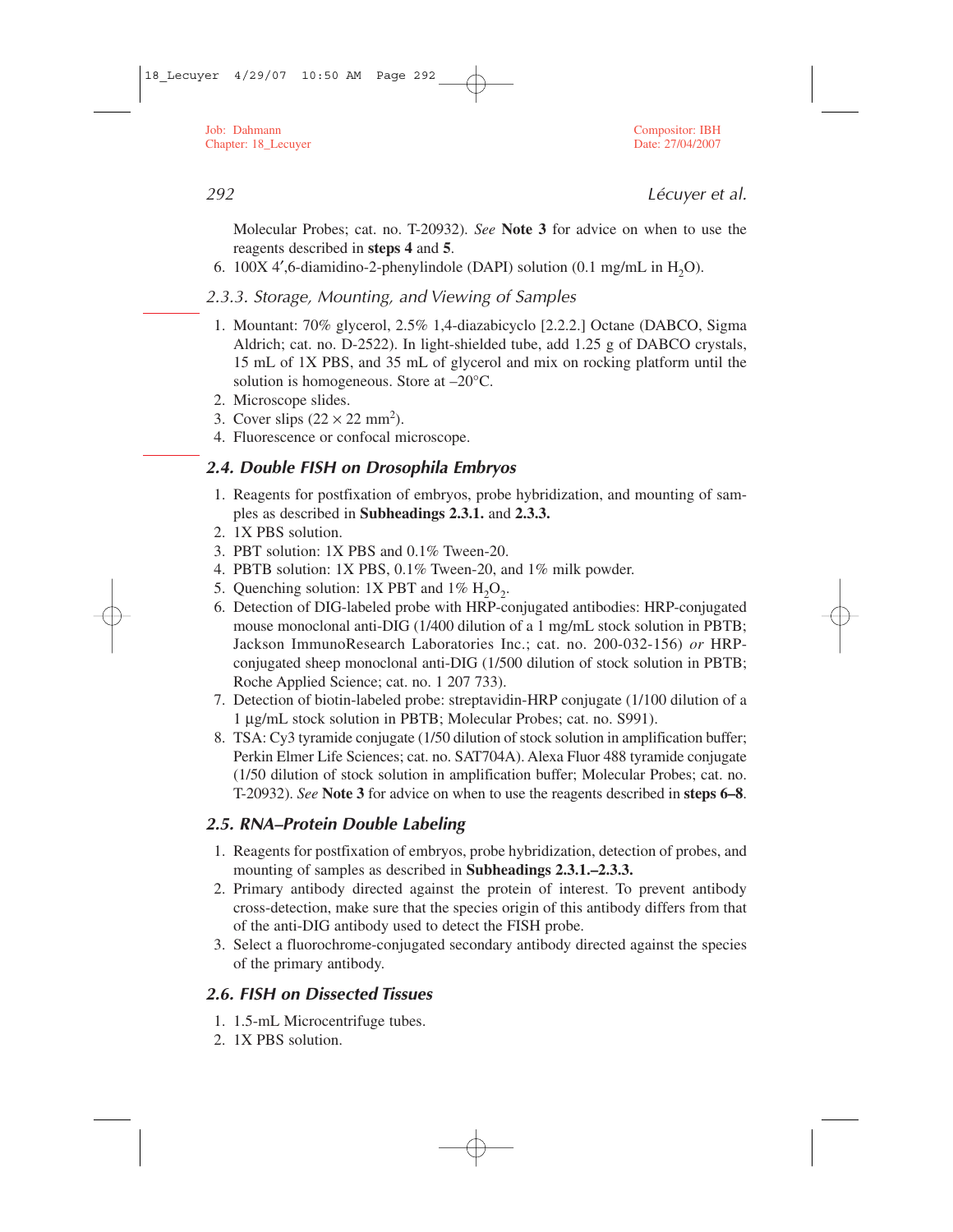#### *Fluorescent* In Situ *Hybridization 293*

- 3. 40% Formaldehyde solution, freshly prepared (*see* **Subheading 2.2.**).
- 4. PBT solution: 1X PBS and 0.1% Tween-20.
- 5. Fixation solution: 1X PBS and 4% formaldehyde.
- 6. For single or double FISH, prepare reagents for probe hybridization and detection as described in **Subheadings 2.3.1.**, **2.3.2.**, and/or **2.4.**

#### **3. Methods**

#### *3.1. RNA Probe Preparation*

- 1. Different strategies can be used to prepare template DNA for synthesizing antisense RNA probes by in vitro transcription. A gene segment of interest should first be cloned into an appropriate plasmid containing flanking bacteriophage promoter sequences (*T3*, *T7*, or *Sp6*). Then, the plasmid can either be linearized by restriction enzyme digestion or used as a template for PCR to generate an amplified gene fragment with promoter sequences on each extremity. The PCR based approach is particularly useful when templates for several genes are being prepared simultaneously, as most sequences can be amplified using universal primers that overlap the *T7*, *Sp6*, and/or *T3* sequences. Once the linearized DNA fragments or PCR products have been purified, either through traditional phenol/chloroform extraction combined with ethanol precipitation or agarose gel extraction, they can be used for in vitro transcription as detailed in **step 2**. Care should be taken to work in RNAse-free conditions. For most *Drosophila* genes, cDNA sequences cloned between flanking promoters are readily available in the *Drosophila* Gene Collections, and PCR protocols for the vectors used in these libraries have been described *(8)*. For templates that are amplified in a 96-well plate format, the PCR products can be bulk purified by centrifugation using filter plates (Whatman Inc.; Clifton, NJ; cat. no. 7700-1303), concentrated by ethanol precipitation and centrifugation in V-bottom 96-well plates, and then resuspended in 15 µL of RNAse-free water.
- 2. RNA probes are prepared as described on the product sheets of their DIG and biotin RNA-labeling kits (Roche Applied Science). On ice, mix 0.5–1 µg linearized template DNA or PCR product,  $2 \mu L$  DIG or biotin RNA-labeling mix,  $2 \mu L$  10X transcription buffer, 1  $\mu$ L RNAguard (40 U/ $\mu$ L), 2  $\mu$ L RNA polymerase (20 U/ $\mu$ L), and RNAse-free water to a final volume of 20  $\mu$ L. Incubate at 37<sup>o</sup>C for 2–4 h.

For PCR templates amplified and purified in 96-well format, probes can be bulk synthesized in V-bottom microplates in a total reaction volume of 10 µL. In each well, 5 µL of resuspended template is combined with 5 µL of premixed and prealiquoted transcription reaction mixture containing:  $1 \mu L$  10X transcription buffer, 0.5 µL DIG-labeling mix, 0.4 µL RNA polymerase (20 U/µL), 0.125 µL RNAguard (40 U/ $\mu$ L), and 3  $\mu$ L RNAse-free water. Plates are then sealed with adhesive foil and incubated for 2–4 h at 37°C.

3. Once probe synthesis is completed, RNAse-free water is added to the reactions to bring the total volume up to 50  $\mu$ L, then the probes are precipitated by adding 0.1 volumes 3 *M* sodium acetate and 2.5 volumes of cold 100% ethanol (*see* **Note 4**). Place at  $-70^{\circ}$ C overnight, then spin and wash the pellets with cold 70% ethanol. After drying, resuspend the probe pellets in 50 µL RNAse-free water. Analyze and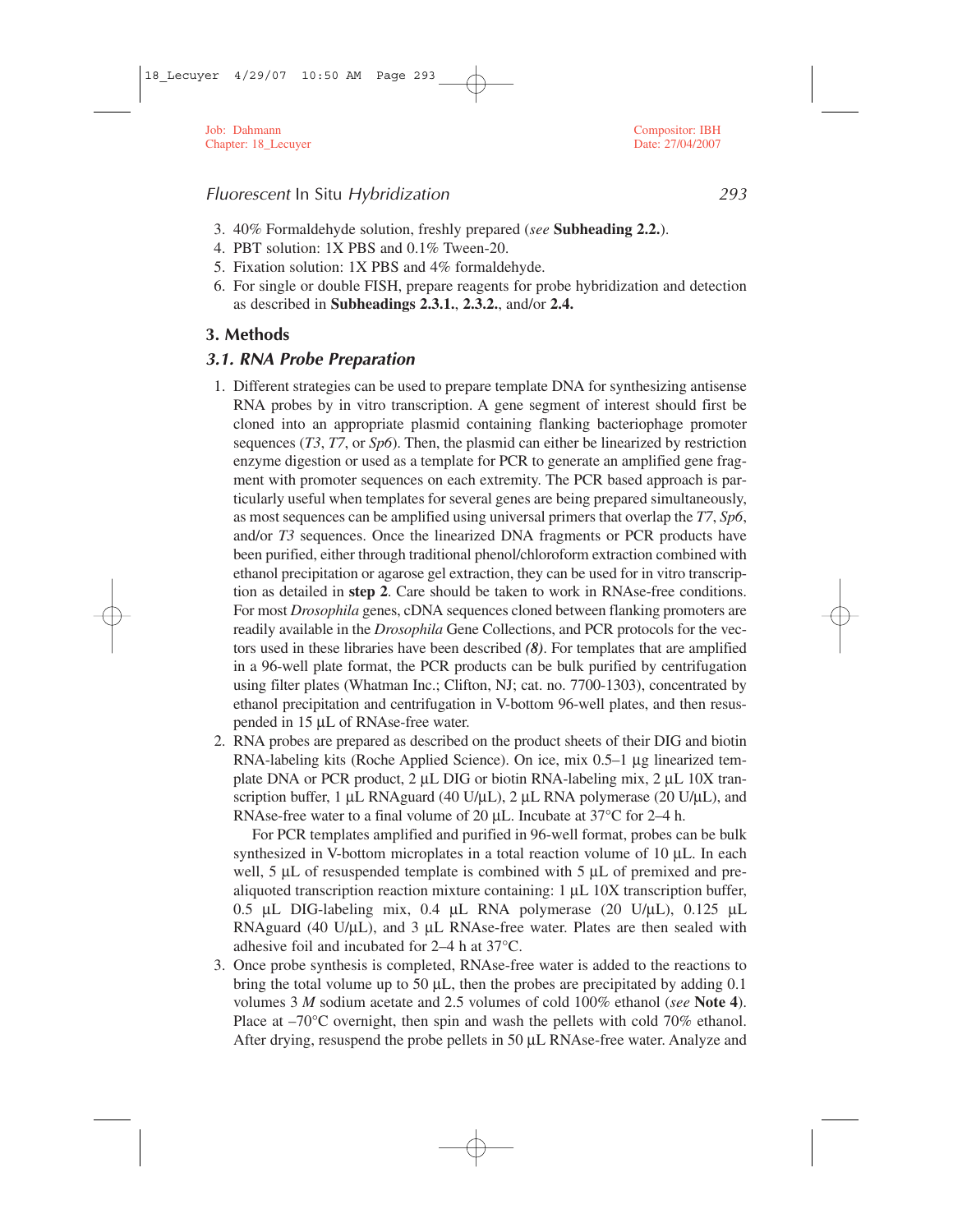*294 Lécuyer et al.*

quantify the run-off transcripts through conventional agarose gel electrophoresis and ethidium bromide staining. Store probes at –70°C.

### *3.2. Embryo Collection and Fixation*

The following steps can be performed on a small or large scale depending on the size of the fly chambers used for embryo collection.

- 1. Prepare 40% formaldehyde stock solution just before embryo dechorionation.
- 2. Collect and rinse embryos using room temperature tap water and a collection sieve.
- 3. Dechorionate the collected embryos in a chlorine bleach solution for approx 90 s. As dechorionation proceeds, the embryos become clumpy and may tend to stick to the sides of the collection basket. Rinse the embryos immediately and thoroughly with fast flowing room temperature tap water or with embryo rinse solution  $(0.7\%)$ NaCl and 0.03% Triton X-100) to remove residual bleach.
- 4. For small collections (<250 µL settled embryos), transfer the embryos to a 20 mL glass scintillation vial containing a biphasic mixture of 8 mL heptane, 2 mL PBS, and 200 µL 40% formaldehyde. For large collections (>5 mL of settled embryos), transfer embryos to a 1-L bottle containing 300 mL heptane, 90 mL PBS, and 10 mL 40% formaldehyde. Shake for 20 min.
- 5. Using a Pasteur or serological pipet, eliminate the lower aqueous phase and most of the upper heptane phase, taking care not to draw up the embryos found at the interface. For small collections, transfer the embryos to a 1.5-mL microfuge tube containing 0.5 mL heptane and 0.5 mL methanol. For large collections, transfer embryos to a 500-mL bottle containing 100 mL heptane and 100 mL methanol. Devitellinize the embryos by shaking vigorously for 45 s until most of the embryos sink to the bottom. Carefully remove most of the heptane and add 1 or 100 mL of methanol, for small or large collections, respectively. Shake once more. All or most of the embryos should now sink to the bottom of the tube. Remove all of the liquid along with any unsettled embryos and rinse three times with methanol. Embryos can be pooled in polypropylene tubes and stored in methanol at –20°C for several months.

#### *3.3. Single FISH on Drosophila Embryos*

#### *3.3.1. Postfixation, Hybridization, and Posthybridization Washes*

Hybridizations can be performed in 1.5/0.5-mL microfuge tubes (50 µL settled embryos) or 0.2-mL PCR plates (10 µL settled embryos/well). The latter are particularly well suited for optimizing experimental conditions (i.e., antibody titrations) or when many samples are processed in one experiment. Using the recommended PCR plates, which can easily be cut into smaller sections when processing a few dozen samples, greatly facilitates sample manipulation and long-term storage. Make sure to seal plates appropriately with sealing foil for all incubations and washes (*see* **Note 5**). Unless otherwise indicated, the wash volumes used below are 1 mL *or* 150 µL for microfuge or PCR tubes, respectively.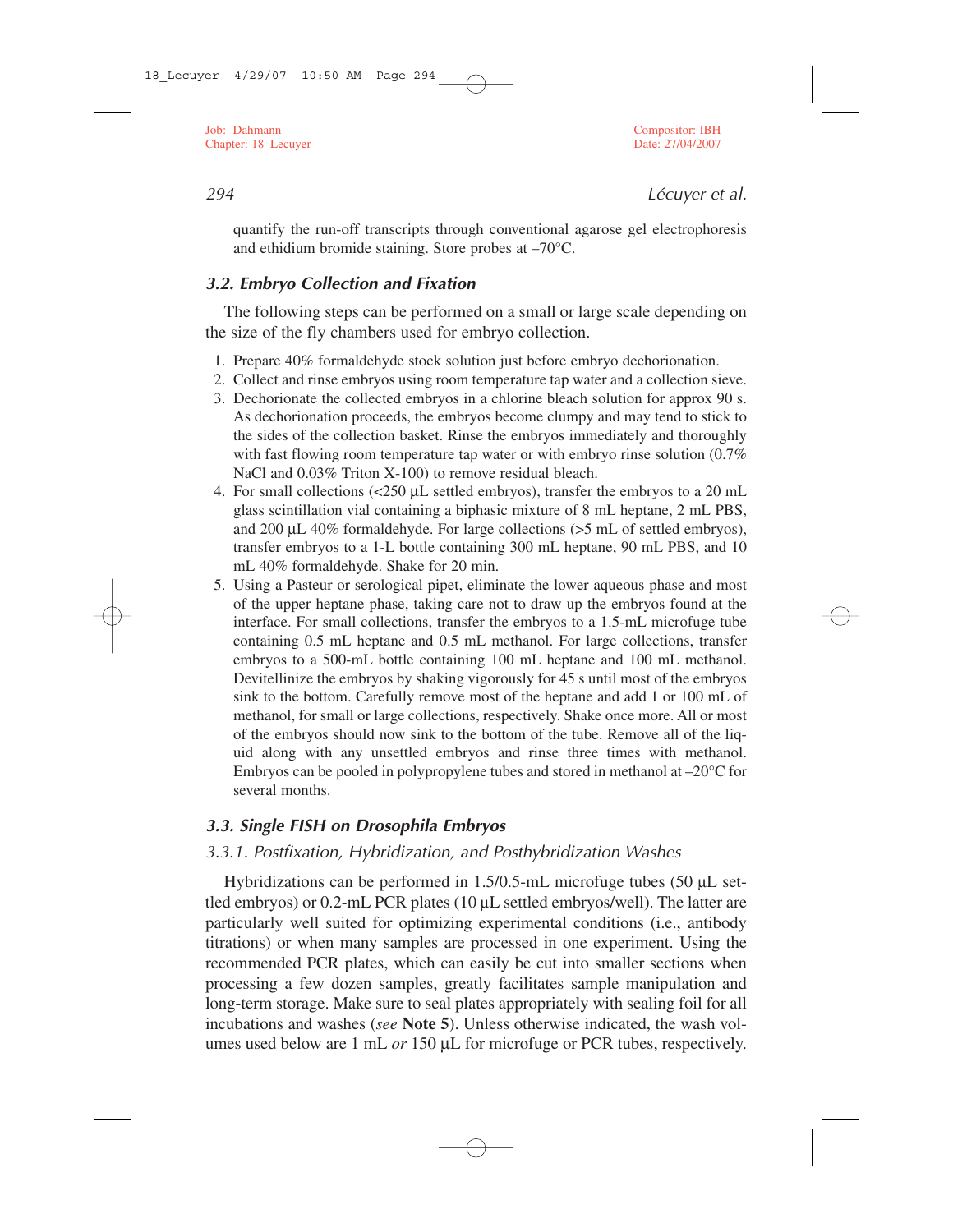#### *Fluorescent* In Situ *Hybridization 295*

If not, the appropriate volumes for each tube format are provided, separated by *or* as above.

- 1. Aliquot embrÏyos in tubes or plates (*see* **Note 6**).
- 2. Rinse the embryos once in methanol, once in a 1:1 mixture of methanol:PBT, and two times in PBT.
- 3. Postfix the embryos for 20 min in 4% formaldehyde (prepared by diluting fresh 40% formaldehyde 1/10 in PBT). Place tubes on a rocking platform or rotating mixer to ensure even fixation. If using PCR plates, secure plate in a vertical position to achieve more efficient mixing.
- 4. Wash embryos three times in PBT for 2 min each.
- 5. Prepare a working 3 µg/mL proteinase K solution from a 20 mg/mL stock by diluting in PBT. Add 500 *or* 100 µL of proteinase K solution to each embryo sample and incubate at room temperature for 13 min, or adjust the time according to the type of tissue (*see* **Note 7**). During this period, mix five to six times by gently rotating the tube once or twice or by jetting with a pipetman. Transfer the embryos to ice and incubate for 1 h. This prolonged incubation on ice ensures uniform penetration and action of the protease.
- 6. Remove proteinase K solution and stop the digestion by performing a 2 min wash with a 2 mg/mL glycine solution with rocking. Repeat the glycine wash a second time.
- 7. Rinse embryos two times in PBT to remove the glycine.
- 8. Postfix the embryos again (as in **step 3**) for 20 min in 4% formaldehyde.
- 9. Wash embryos five times in PBT for 2 min each to remove all traces of fixative.
- 10. Rinse the embryos in a 1:1 mixture of PBT:RNA hybridization solution. Replace the mixture with 100% hybridization solution. At this point, the embryos can be stored for days/weeks at –20°C. If embryos were processed as a large batch (*see* **Note 5**), distribute embryos evenly into PCR plates using wide aperture tips, aiming for a final volume of 10 µL settled embryos/well. If 1.5-mL tubes were used up to this point, transfer embryos to 0.5-mL tubes. When ready to hybridize, proceed to **step 11**.
- 11. In a separate tube, boil 400 *or* 100 µL/sample of RNA hybridization solution at 100°C for 5 min, for 0.5- or 0.2-mL tubes, respectively. Cool on ice for at least 5 min. This freshly boiled hybridization solution will be used as the prehybridization solution.
- 12. Remove hybridization buffer from embryos. Add cooled prehybridization solution and place the embryos in a 56°C heat block/water bath. Incubate at 56°C for a minimum of 2 h.
- 13. Prepare probe solution by adding 50–100 ng of probe in 100 µL of hybridization solution, heat at 80°C for 3 min, and cool on ice for at least 5 min. The probe solution can be kept on ice until prehybridization is completed.
- 14. Remove the prehybridization solution and add the probe solution to the embryos. Incubate at 56°C for 12–16 h. This step is generally performed overnight.
- 15. Preheat all wash solutions to 56°C. Remove the probe solution and rinse the embryos once with 400 *or* 100 µL prewarmed hybridization buffer. Replace the rinse solution with another 400 *or* 100 µL prewarmed hybridization buffer and incubate at 56°C for 15 min.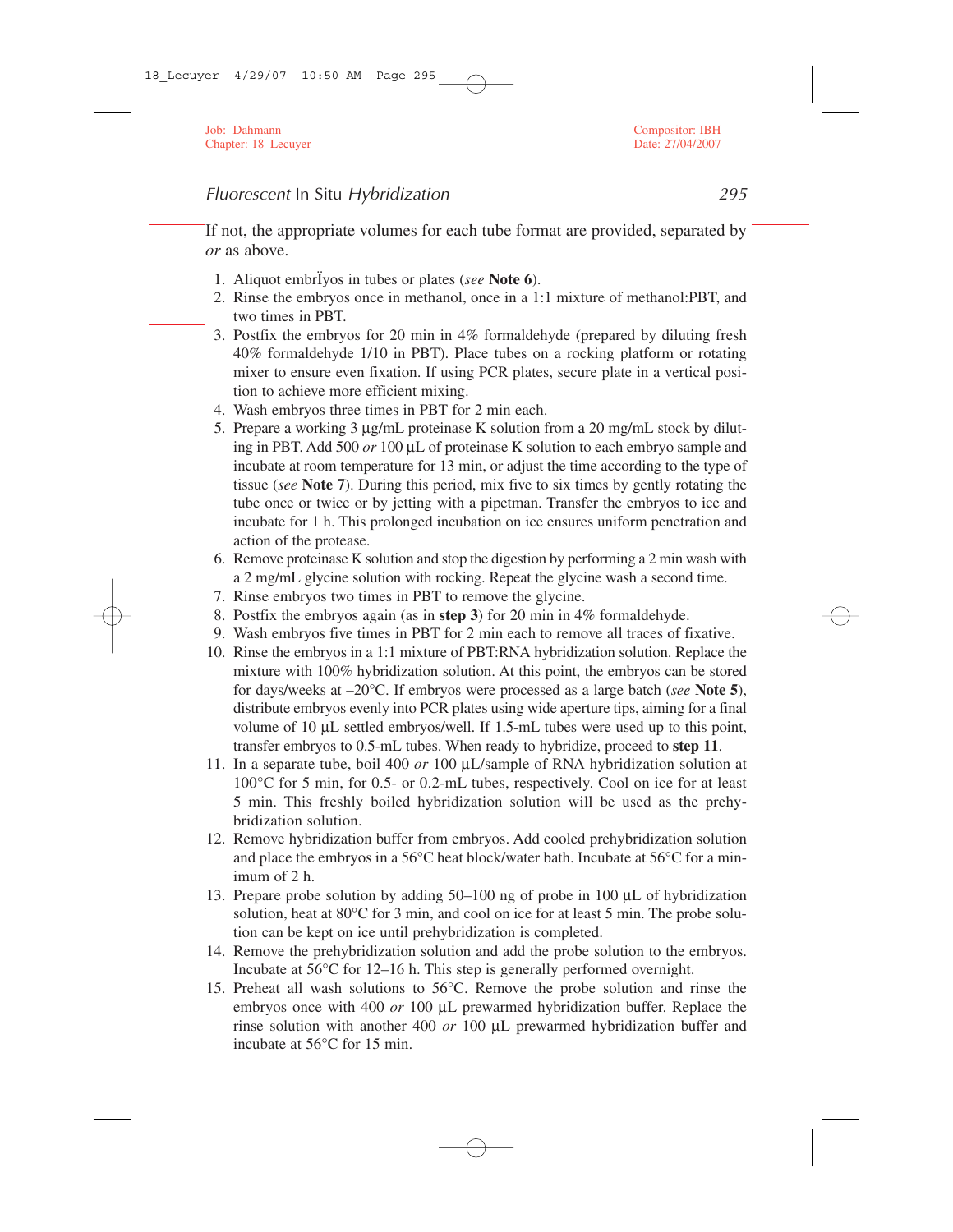*296 Lécuyer et al.*

- 16. Wash for 15 min each with 400 *or* 100 µL of 3:1, 1:1, and 1:3 mixtures of hybridization buffer:PBT.
- 17. Wash four times for 5 min each, with 400 or 100 µL prewarmed PBT, then cool embryos to room temperature.

#### *3.3.2. Development of FISH Signal*

Unless otherwise indicated, the wash volumes used below are 400 *or* 150 µL for 0.5-mL tubes or 0.2-mL PCR strips/plates, respectively. Antibody incubations and washes are performed in PBTB in order to reduce nonspecific staining (*see* **Note 8**).

- 1. Block embryos by incubating with PBTB for 10 min with constant mixing.
- 2. Incubate embryos with 300 *or* 100 µL of the appropriate anti-DIG antibody solution for 2 h. (*see* **Notes 3**).

If an HRP-conjugated antibody is used in **step 2**, rinse embryos once with PBTB following the antibody incubation, then perform a nuclear counter stain by incubating for 10 min with a PBTB solution containing 1X DAPI, then proceed directly to **step 6**.

- 3. Perform six washes for 10 min each with PBTB.
- 4. Incubate embryos for 1 h with 200 *or* 75 µL of streptavidin-HRP solution (diluted 1/100 in PBTB).
- 5. Rinse embryos once with PBTB, then perform a nuclear counter stain by incubating for 10 min with a PBTB solution containing 1X DAPI.
- 6. Wash the embryos six times for 10 min each with PBTB, then once with PBT and two times with PBS for 5 min each.
- 7. Prepare 1/50 dilutions of the appropriate tyramide conjugate with the amplification buffer supplied in the tyramide kit (*see* **Note 3**). Remove the last PBS wash from the embryos, add 150 *or* 50 µL tyramide solution, and incubate in the dark at room temperature for 2 h with constant mixing.
- 8. Wash six times for 10 min each with PBS.

#### *3.3.3. Storage, Mounting, and Viewing of Samples*

- 1. Resuspend embryos in 200 *or* 100 µL of DABCO mountant. Allow the embryos to settle to the bottom of the tube (1–3 h or overnight at 4°C) before mounting (*see* **Note 9**). Embryos can be stored for months/years in microfuge tubes or PCR plates at 4°C in light-shielded receptacles.
- 2. Transfer approx 35-µL aliquot of embryos, by delicate resuspension using wide aperture tips, onto a clean slide and cover with a  $22 \times 22$  mm<sup>2</sup> cover slip. Seal the edges with transparent nail polish. Slides can be stored for a few weeks at 4°C in the dark. In our experience, the DAPI stain tends to diffuse away after a few weeks on slides. Therefore, it is better to mount a fresh aliquot of embryos if samples are reanalyzed at a later date.
- 3. Analyze embryos by conventional fluorescence or confocal microscopy.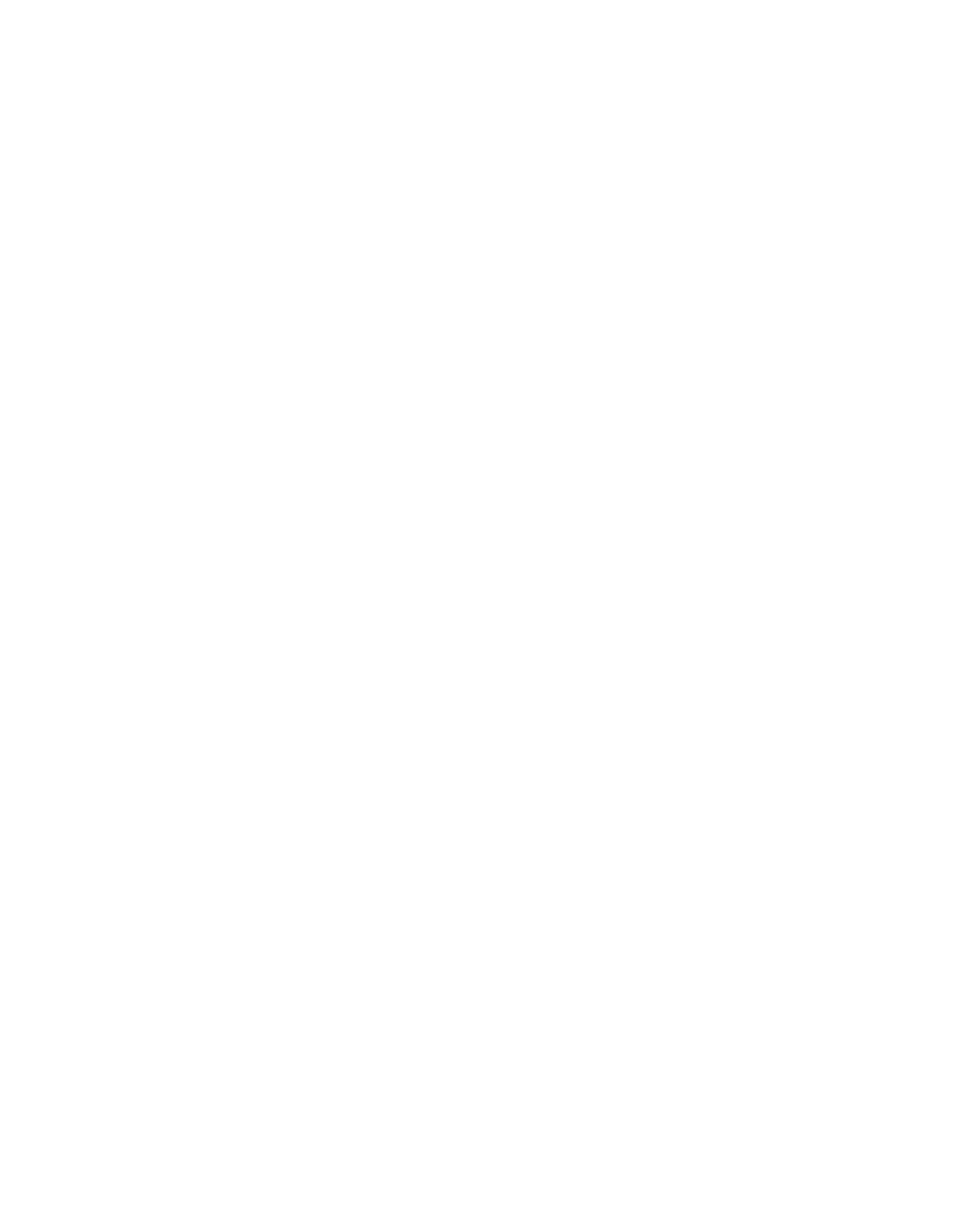```
Job: Dahmann Compositor: IBH
Chapter: 18_Lecuyer
Template: MiMB/6x9/Temp
```
**Proof Copy** 

*300 Lécuyer et al.*

- 3. Perform six washes for 10 min each with PBTB.
- 4. Add secondary detection reagents (fluorochrome-conjugated secondary antibodies and streptavidin-HRP). Perform incubations, washes, DAPI staining, and TSA reaction as in **Subheading 3.3.2.** (*see* **Note 11**).
- 5. Mount samples as described in **Subheading 3.3.3.**

#### *3.6. FISH on Dissected Tissues*

- 1. Dissect tissues, such as imaginal discs and salivary glands, in 1X PBS. Dissected tissues can be stored briefly on ice in a 1.5-mL microfuge tube containing PBS until enough tissue is obtained for analysis.
	- 2. Remove the PBS and add 600 µL of fixation solution. Shake gently for 20 min.
- 3. Wash embryos five times in PBT for 2 min each to remove all traces of fixative.
- 4. Perform prehybridization, hybridization, antibody incubations, TSA reactions, and mounting of samples as described in **Subheadings 3.3.1.–3.3.3.**

#### **4. Notes**

- IG and biotin labels described here can be substituted by or<br>other labels, including fluorescein, dinitrophenyl, and a num<br>ated nucleotides. These can be detected by a variety of com-<br>ntibodies and provide numerous possibi 1. The DIG and biotin labels described here can be substituted by or combined with many other labels, including fluorescein, dinitrophenyl, and a number of Alexaconjugated nucleotides. These can be detected by a variety of commercially available antibodies and provide numerous possibilities for multilabeling experiments, as described by Kosman et al. *(7)*.
- maller batches of fresh formaldehyde solutions as needed<br>trong fixation of samples, whereas avoiding potential loccur with larger volumes of commercially available 1<br>pt in storage over long periods of time.<br>Extrongest FISH 2. Preparing smaller batches of fresh formaldehyde solutions as needed ensures consistent and strong fixation of samples, whereas avoiding potential loss of activity that might occur with larger volumes of commercially available formaldehyde solutions kept in storage over long periods of time.
- 3. To obtain the strongest FISH signal, we recommend using the biotinylated anti-DIG antibody in combination with streptavidin-HRP, which provides an extra signal amplification step compared with the HRP-conjugated anti-DIG antibodies alone. However, although less sensitive, these directly conjugated antibodies are suitable for double FISH experiments, where biotin is used as a second probe label, or for RNA–protein codetection experiments, where antibody crossreactivity becomes a concern. Although we have mainly used Cy3 and Alexa 488 tyramide conjugates, which both give strong signals; there is a variety of additional fluor-conjugated tyramides available from Perkin Elmer Life Sciences and Molecular Probes. The amplification buffer supplied with the Perkin Elmer Life Sciences tyramide kits is in ready-to-use format. In contrast, when using Alexa tyramide conjugates from Molecular Probes, hydrogen peroxide supplied with the kit needs to be added to the amplification buffer (0.0015% final concentration) before use. The recommended antibody and tyramide dilutions found to be optimal in our laboratory might need to be optimized on a lab-by-lab basis owing to variability in research environments and product stocks.
- 4. We have found that removal of DNA templates by DNAseI treatment following the transcription reactions, as well as carbonate degradation of probes for increased tissue penetration, to be unnecessary and may risk reducing probe quality. After performing side-by-side comparisons, we opted for using sodium acetate instead of lithium chloride for probe precipitation, as it provided greater precipitation efficiency.

## **ncorrected Proof C**

AU: Please provide manufacturer detailsfor microfuge tube.

AU: Please provide manufacturer details for Alexa 488 tyramide conjugates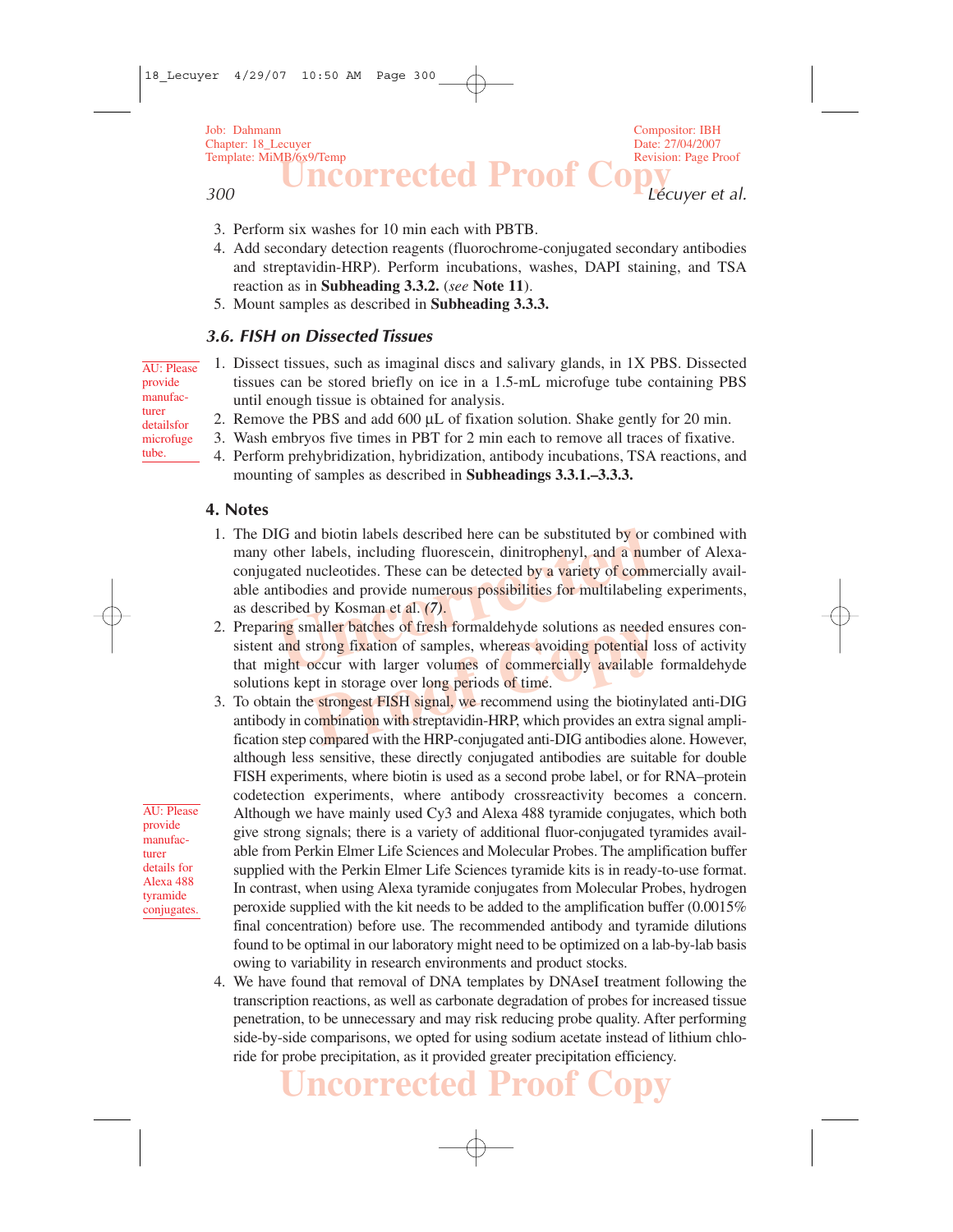Job: Dahmann Compositor: IBH<br>
1990 - Chapter: 18 Lecuyer Chapter: 18 Lecuyer Chapter: 18 Lecuyer Chapter: 27/04/2007 Chapter: 18\_Lecuyer Date: 27/04/2007<br>
Template: MiMB/6x9/Temp<br>
Revision: Page Proof Template: MiMB/6x9/Temp

**Fluorescent In Situ** *Hybridization* **Proof Copy** 301

- 5. When intending to use PCR plates for hybridizations, it might be preferable to perform **steps 1–10** in **Subheading 3.3.1.** using 5-mL polypropylene tubes containing approx 300 µL settled embryos (one tube/quarter plate). This makes the manipulations easier at the proteinase K digestion step where delicate mixing is required and provide the embryos can be aliquoted in PCR plates before starting the prehybridizations. manufac-When aliquoting the embryos into PCR plates, it is preferable to use a pipetman turer rather then a multichannel pipetor, as it is easier to maintain an even suspension of <sub>polypropy</sub>. embryos by up and down pipeting in order to achieve equal embryo distribution in lene tubes. the plates. Take care to eliminate any air bubbles that may have formed under the embryo layer as these may damage the samples during the hybridization step. Once the embryos are aliquoted, multichannel pipetors are recommended for all subsequent washing, antibody incubation, and mounting steps. Furthermore, washes can be greatly facilitated by using an eight-well manifold connected to a vacuum pump to aspirate solutions. AU: Please
- 6. When pipeting embryo/tissue samples, wide aperture tips should be used to avoid damaging the embryos. Wide aperture tips can be purchased from a variety of suppliers. If these are not available, simply cut off the ends of traditional tips.
- If these are not available, simply cut off the ends of tradition<br>aase K digestion is an important parameter for optimal probe<br>o or tissue of interest. Over digestion can disrupt tissue inte<br>y, whereas under digestion can h procentation (by *Egrificity*), however, we have found that performing the digestions for a longer period of time at lower proteinase K concentrations, followed by **a** 1 h incubation on ice, significantly improves staining 7. Proteinase K digestion is an important parameter for optimal probe entry into the embryo or tissue of interest. Over digestion can disrupt tissue integrity and morphology, whereas under digestion can hinder even accessibility of the probe to the entire sample. Traditional protocols suggest a short incubation  $(1–5 \text{ min})$  at high proteinase K concentration (50 µg/mL); however, we have found that performing lowed by a 1 h incubation on ice, significantly improves staining sensitivity and uniformity from embryo to embryo. When preparing new proteinase K stocks, or when working with new types of tissue (i.e., dissected tissues, mutant embryos that may be more delicate, and so on), we recommend titrating the concentration of proteinase K in order to find the optimal working concentration. Some tissues, such as dissected larval tissues, tend to be more sensitive to proteinase K digestion; as a result, we often omit the proteinase K step when dealing with such samples. It may also be necessary to reduce proteinase K levels when performing RNA–protein costaining experiments (*see* **Subheading 3.5.**), as over digestion may perturb epitope recognition.
- 8. The concentration of milk used in this protocol has been optimized for use with the antibodies described in **Subheading 2.3.2.** For other antibodies, it may be prefer- the manuable to vary the concentration of milk or use alternate blocking reagents (i.e., facturer bovine serum albumin or commercially available blocking solutions) to increase bovine signal specificity.
- Please provide details for serum

AU:

- 9. We find that samples that have been precociously mounted often exhibit a hazy albumin. background appearance that dissipates a few hours after the mountant solution has been added to the embryos.
- 10. Although we have found quenching with 1% hydrogen peroxide to be satisfactory when performing double tyramide reactions, treatment with 0.01 *M* HCl for 10 min or heating at 70°C for 15 min have been suggested as alternative treatments for inactivating the first HRP reaction *(6,9)*.

# **Uncorrected Proof Copy**

details for